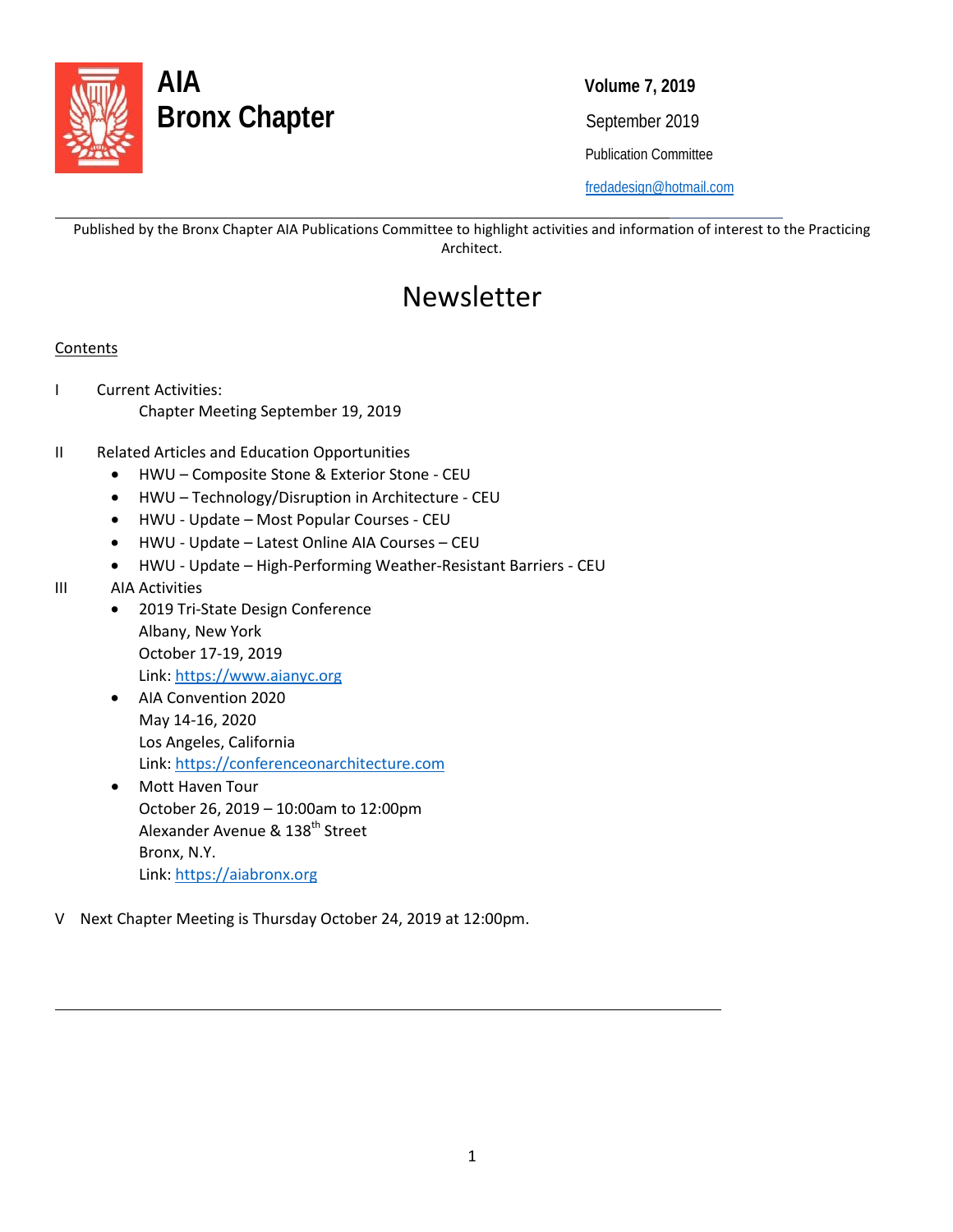

September 19, 2019

Meeting Minutes

#### Meeting began at 6:10pm

#### Attendees Guests

Faisal Ahmed Joseph Brower – Anderson Windows & Doors

Ofe Clark William Davis, Jr. Bob Esnard Antonio Freda Julian Misiurski Frank Molinini Sara Jazayeri Martin Zelnik

#### Agenda / Discussion:

- 1. Joseph Brower of Anderson Windows & Doors, presented a seminar, "Window and Door Energy Codes & NFRC". The seminar reviewed the characteristics, energy efficiency, and methodology behind the various window and door classifications and ratings. He reviewed the:
	- Energy terminology and principles of heat transfer.
	- National Fenestration Rating Council (NFRC) and window labeling.
	- Energy Codes requirements for windows under the International Residential Code (IRC) and the International Energy Conservation Code (IECC).
	- ENERGY STAR<sup>®</sup> product ratings from U.S. DOE and EPA.

Joseph described the energy indicators used such as the;

- U-Factor which indicates how well a product prevents heat from escaping, the lower the number the better.
- Solar heat gain coefficient, which measures how well a product resists heat caused by sunlight, the lower the number the more it helps.
- Visible transmitting indicates how much light comes through a product, the closer to 1.0 the more light is transmitted.
- Air leakage characteristics which describes the amount of air escaping through a product.

The industry uses two ways to evaluate window and door performance; the "Proscriptive" path and the "Performance" path. The "Proscriptive" method matches code characteristics for the assembly as a whole or major components. However, the "Performance" method requires a designer to analyze each element of the window or door, to develop the appropriate U-factor rating, solar heat gain coefficient and other measurements. In both methodologies, climate zone maps are critical and the specific designated climate zones within the United States have different energy efficiency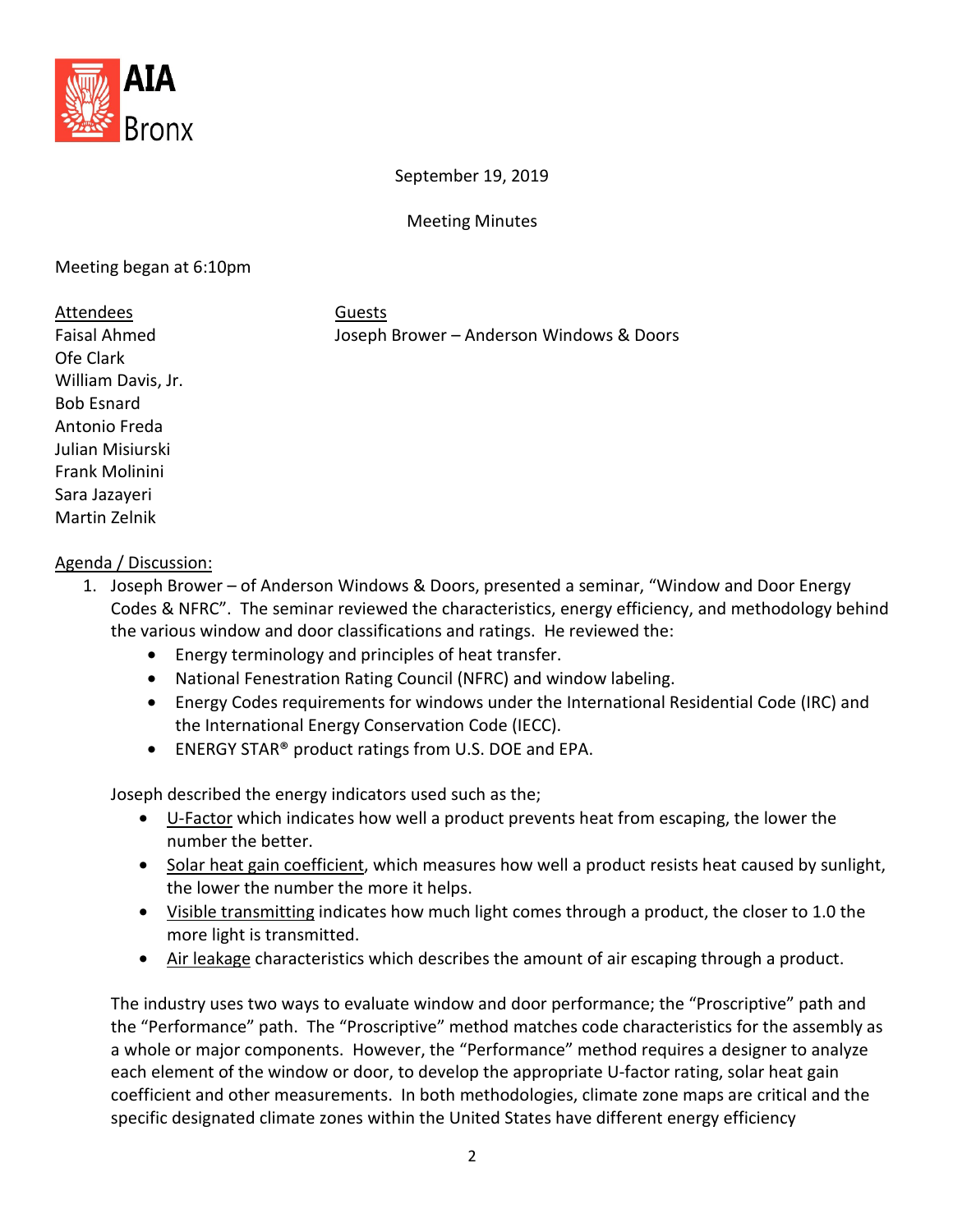requirements. Colder areas require a higher rated or a more efficient windows and doors, to achieve a good rating in colder zones. Joseph listed a series of websites to research and analyze/understand code requirements and recommended [www.ICCsafe.org](http://www.iccsafe.org/) as an excellent place to start.

At the conclusion of Joseph Brower's presentation, there was a question and answer period which triggered an expanded discussion of Energy Star® product ratings. He responded to questions related to specific Anderson Energy Star<sup>®</sup> products which satisfied code requirements, and his recommended choices for the New York region. He also volunteered to assist Chapter members in selecting appropriate window and door types for current projects. The Chapter enjoyed this presentation and members thanked him.

His contact information is:

Joe Brower Business Development Representative – Architect Tel: 201-978-5704 Email: [jbrower@andersencorp.com](mailto:jbrower@andersencorp.com) Website: [www.andersenwindows.com](http://www.andersenwindows.com/)

- 2. The Minutes of the June 24, 2019 were circulated. Marty Zelnik made a motion to approve them and the motion was seconded by Sara Jazayeri. The June minutes were then unanimously accepted.
- 3. Meeting Dates:

The meeting dates will continue to alternate luncheon and dinner meetings. The schedule for the next meeting in October, will be a lunch meeting and the schedule for the meetings are:

| October 24, 2019 - 12:00pm  |                  |                                                         |
|-----------------------------|------------------|---------------------------------------------------------|
| November 21, 2019 - 6:00pm  |                  |                                                         |
| December 12, 2019 - 12:00pm |                  |                                                         |
| January 23, 2020            | and the contract | 6:00pm (Note: this meeting date had to be changed as to |
|                             |                  | accommodate the meeting venues availability).           |

4. New York Architects Council:

Unfortunately, the Architects Council's last meeting before the summer break was during the AIA Las Vegas National Convention and our Chapter representatives, Tony Freda and Frank Molinini were at the Convention and could not attend. However, the Council conducted the meeting and reminded all practitioners that the Department of Buildings (DOB) filings were going to fundamentally change over the summer. All work filed, will have to be "e-Filed" through the new website, "DOB NOW". Unlike the past, the filings will be by trade, so that OT (construction), Structure, Plumbing and HVAC, each must be e-Filed individually, online, with separate drawings and fees. Membership reviewed this and many questions were raised on how this is more "efficient" than the former paper filing, of one set of coordinated plans that included all trades. These e-Filings will require; licensed professionals-Architects/Engineers, the licensed Trades and the Owners, to register by e-Filing prior to filing a job. Experience has shown that there is much confusion and it was hoped that over time, both with the DOB staff and the filing professionals together will evolve a smoother process.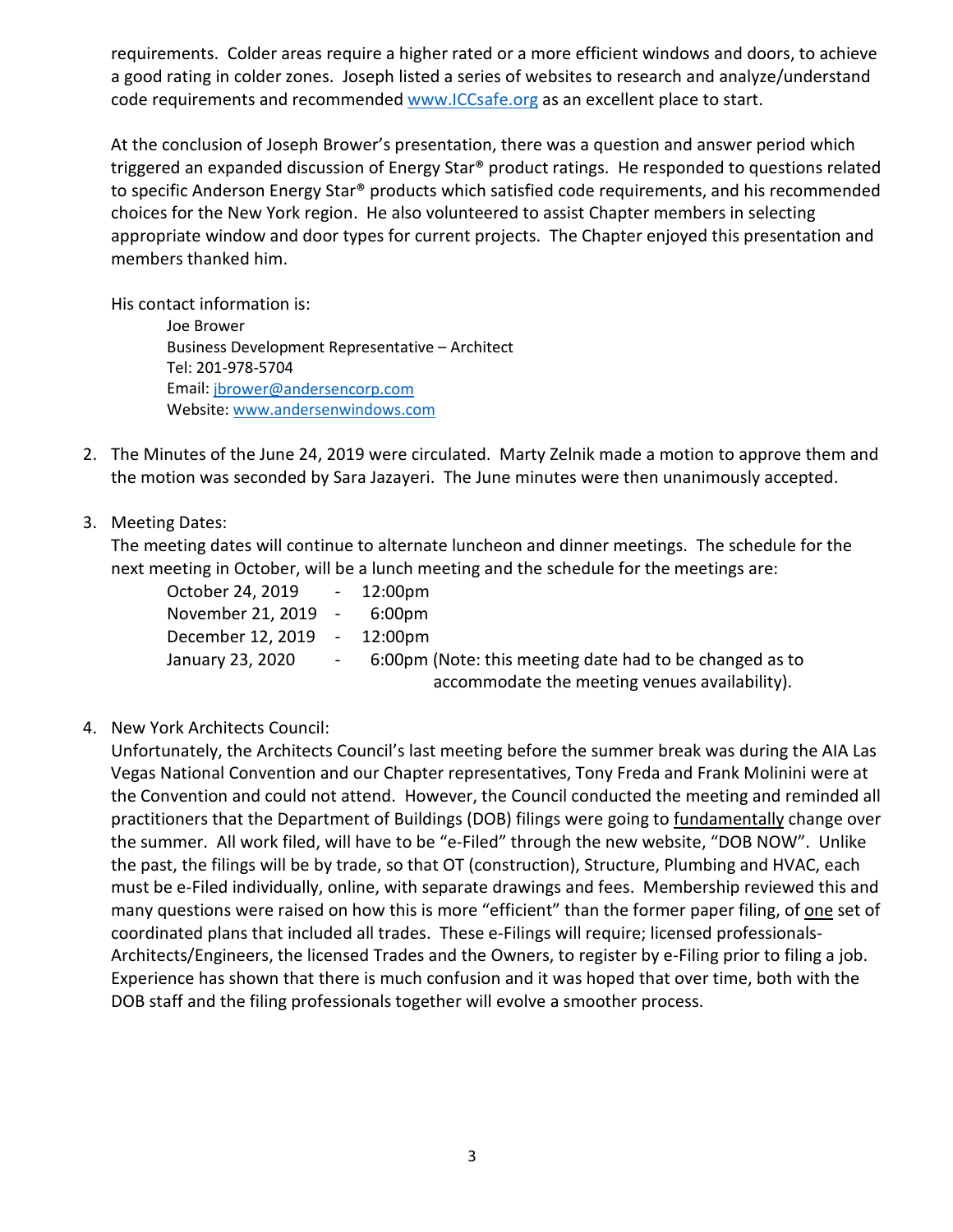#### 5. AIA Involvement:

#### AIA Chapter Accreditation

Tony Freda reported that the National AIA Certification of the Bronx Chapter concluded last spring and the Chapter was recertified as of May 2019, for three (3) years. Copies of the approval letters were circulated and will be attached to this meetings minutes. He expressed the Chapter's appreciation for Valerie Browns' help. She is the Westchester Hudson Valley Chapter's staff person, who was wonderful is assisting the Chapter in its' submissions and responses to the National Committee's questions.

6. Proposed Bronx Children's Program:

Sara Jazayeri requested time on the agenda to review the activities of AIA's "Women in Architecture Committee" which she is a member. During last spring and summer, the committee with other nonfor-profit groups developed an outreach program to assist children in their understanding of architecture and what an architect does. She suggested that the Bronx Chapter create a committee specifically to assist Bronx middle school age children. In the past, Sara and other members of our Chapter have responded to occasional requests by schools, to attend a "career day" program, or to support a teacher teaching a specific class concerning architecture, construction and/or planning. After a discussion by membership of some successful existing children educational programs developed by interested; companies, art groups, community centers and schools, Sara Jazaryeri proposed an Education Committee. The resolution was seconded by William Davis and then unanimously approved. Sara Jazaryeri volunteered to coordinate the effort with William Davis and Ofe Clarke volunteering to work with her idea for developing a Bronx Chapter outreach program and possibly working with other existing interested parties.

7. Special Natural Area District in Riverdale (SNAD):

Martin Zelnik reported on the SNAD status in Riverdale. The local Community Board and the Bronx Borough President voted to reject the City Planning Commission's proposed updating of the existing SNAD Legislation in the Riverdale-Fieldston-Spyten Duyvil locations in the Bronx. At the June Community Board 8 meeting, Marty publicly read the Chapter's position paper supporting the Community Board, to urge a new process to be clearer and more specific to the actual needs of the Bronx SNAD area. Apparently, Marty was very successful in presenting the argument and was pictured in the local press reading the Chapter's letter, representing the Chapter and the community, as a voice of reason! The thought is to have new specific Riverdale Legislation, that could be debated and negotiated with the planners at the Department of City Planning, prior to calendaring a formal URLUP process.

#### 8. Continuing Education:

#### Yankee Stadium

Over the summer, a member of the Chapter, Josette Matthews proposed that the Chapter develop a CEU event at Yankee Stadium, to include a Tour of the stadium plus a Game on September 20, 2019. The Tour included a Continuing Education Seminar of 1-CEU credit and attendance at a night game. The scheduling of this event this summer required that the Chapter make a financial commitment to the Yankees for a minimum number of participants, as well as, inviting and securing an architect involved in the rebuilding of the stadium, to present the seminar for credit. The Executive Committee informally discussed this and since there was no meeting scheduled until today's meeting, which is a day before the proposed event, it was agreed that the Chapter proceed with this program. However, to assure maximum participation, the committee proposed that we reach out to the Westchester Hudson Valley Chapter to jointly sponsor the event which they did. (*Editor's Note: Subsequently, the*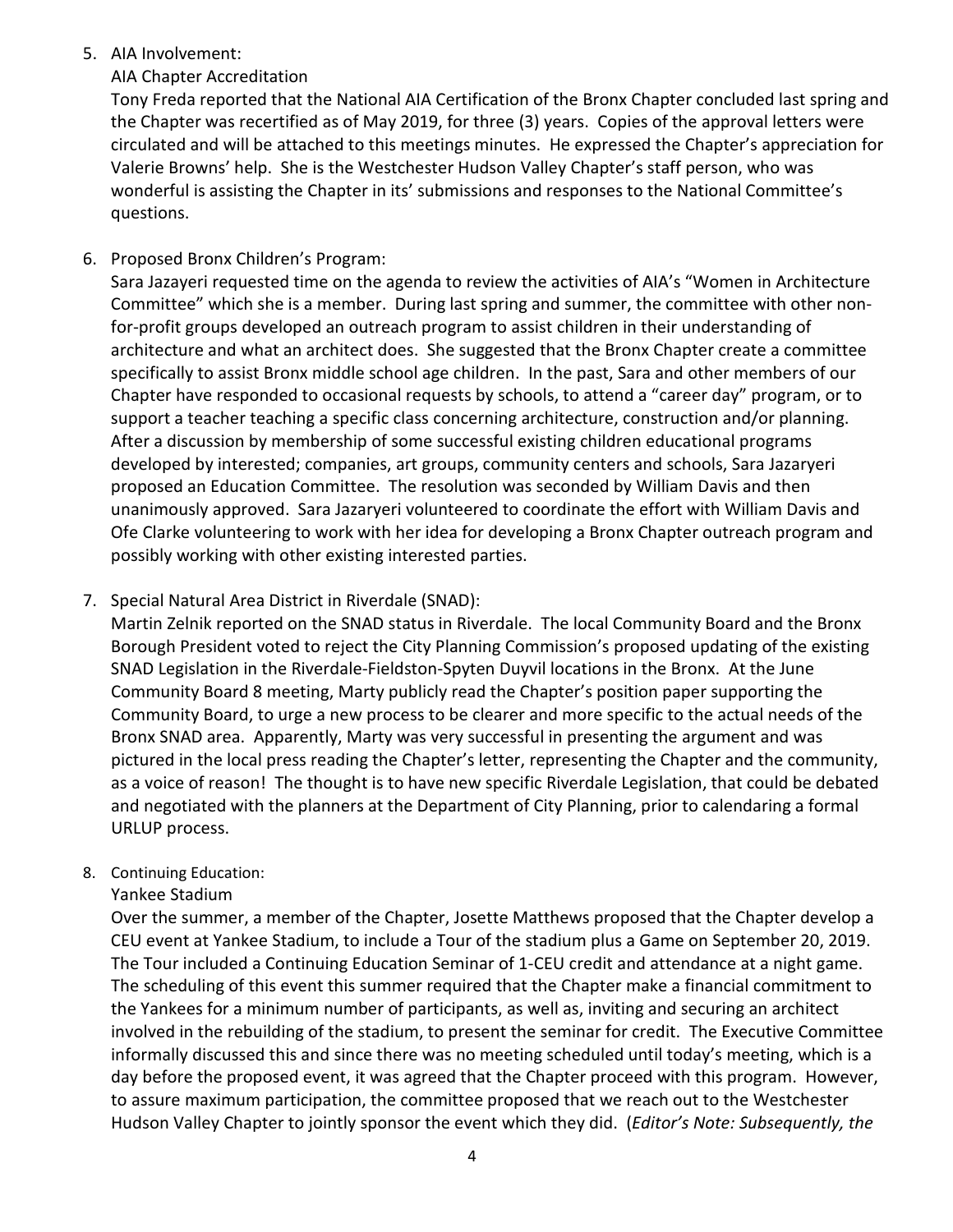*event was held and sold out. A success for both Chapters. The participants included architects from Brooklyn, Westchester and the Bronx*).

Mott Haven:

The Bronx Chapter is sponsoring its second Tour this year, with the Bronx County Historical Society on October 26, 2019 at 10:00am – 12:00pm for 2-CEU Credits. The presenter will be Lloyd Ultan, the Bronx County Historian who will be assisted by Julian Misiurski of the Chapter. The Tour will be listed on our website and will take place rain or shine. The Tour will start and end, on Alexander Avenue at the northeast corner of 138<sup>th</sup> Street. Alexander Avenue and 138<sup>th</sup> Street is easily accessible from the #6 subway station at 3<sup>rd</sup> Avenue and 138<sup>th</sup> Street using the Alexander Avenue exit. Parking is available on the street.

9. New Business:

Bob Esnard at the suggestion of Josette Matthews suggested that an Event Committee be created to coordinate activities and plan for events, other than meetings. There is a need to be more organized to be able to come to decisions quicker and deal with opportunities or event ideas such as this months' Yankee Stadium Tour. The Committee members can propose and work on providing events for the interaction of; Chapter members, the community and other professional organizations within the Bronx, who are interested in architecture and construction. Josette Mathews volunteered to organize the Committee for future activities. The idea of an Event Committee was discussed and unanimously approved. If any member is interested in working on the committee, they should contact Josette by email at: [j.matthew061@gmail.com.](mailto:j.matthew061@gmail.com) Josette will report on her efforts, next steps and activities in a future meeting.

The meeting was adjourned at 8:18pm.

Next Meeting – The next meeting will be a lunch meeting at 12:00pm at Artie's Restaurant, on **October 24, 2019.**

**AIA Recertification Notification Attachment A**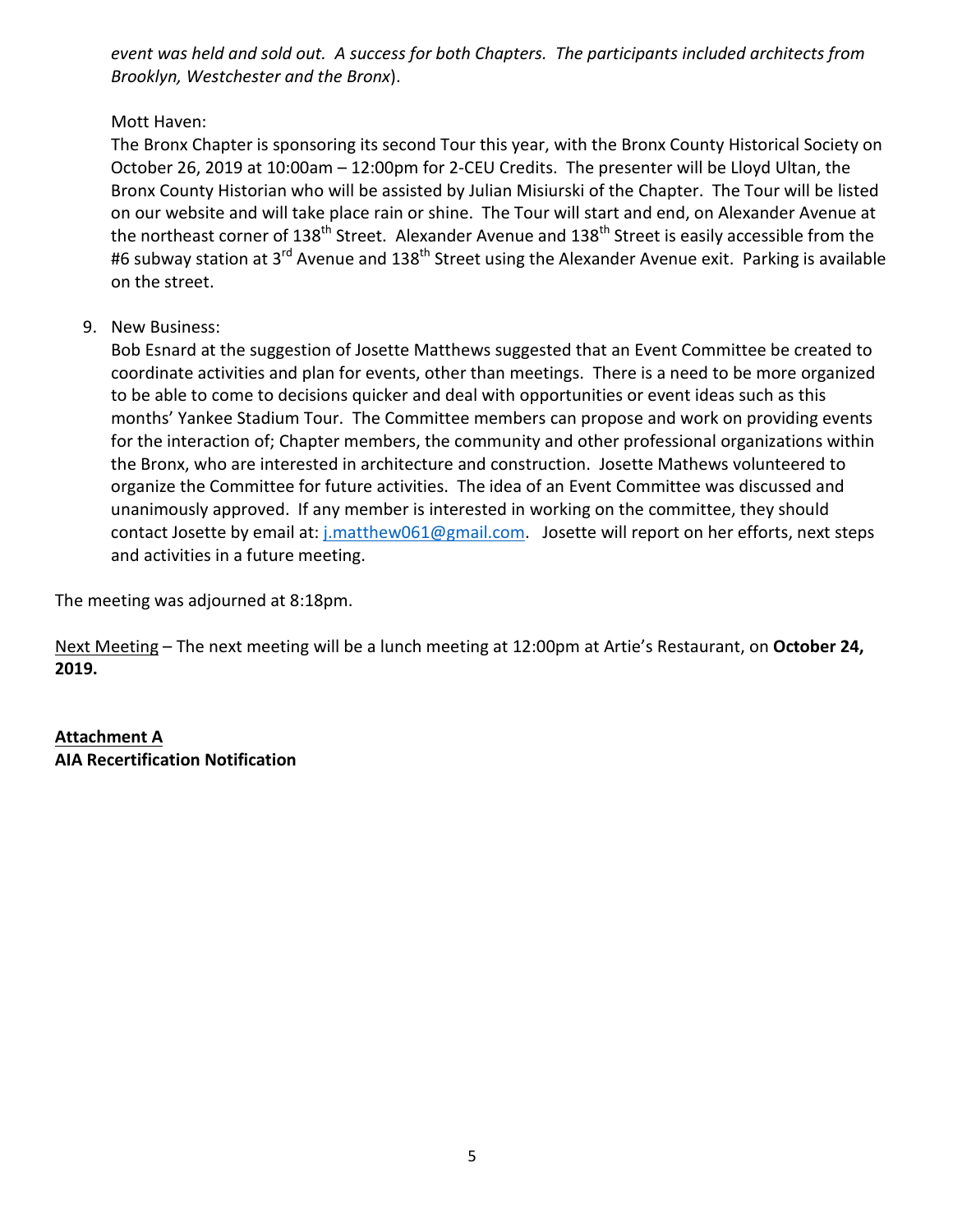#### **Attachment A AIA Recertification Notification**



Valerie Brown AIA Bronx P.O. Box 611 Katonah, NY 10536

May 1, 2019

The American Institute of Architects 1735 New York Avenue NW Washington, DC 20006

(800) 242 3837

www.aia.org

Dear Valerie.

It is my pleasure to congratulate AIA Bronx on its accreditation. Your status as an accredited component of the American Institute of Architects is effective May 1, 2019.

Achieving accreditation demonstrates your component's commitment to excellence in providing quality service for the members and communities you serve. I sincerely compliment you and your leadership team for meeting these core standards, and I wish you continued success in providing quality member service.

Collectively working together through component accreditation, we have been able to elevate member service delivery and position the AIA to continue to provide quality programs that enhance practice and engage architects in their communities.

Congratulations again on this achievement and thank you for the effort and hard work that goes into the component accreditation process.

Sincerely,

ADUN

Jason Winters, AIA 2019-2020 Secretary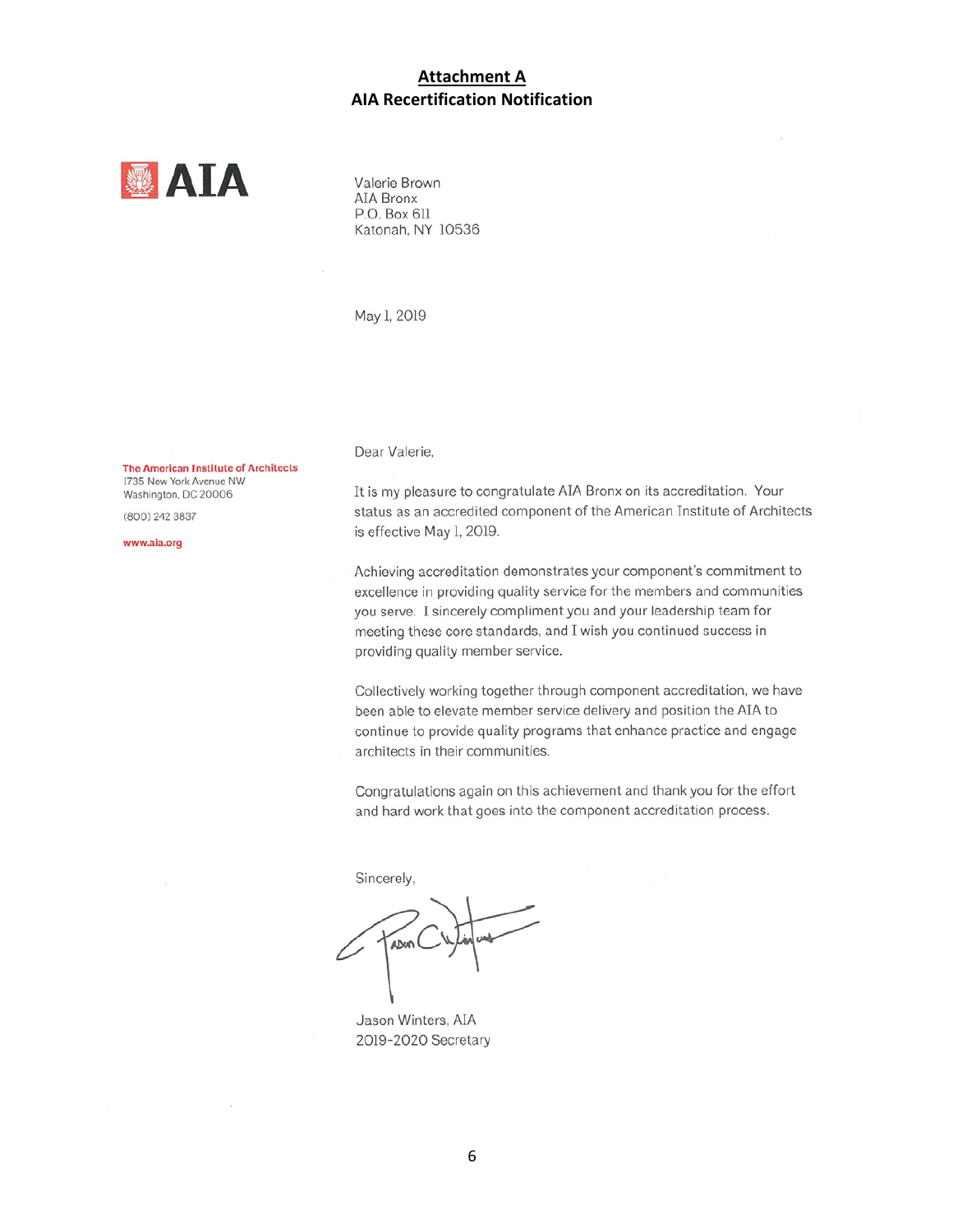

#### The American Institute of Architects

is proud to certify that

# **AIA Bronx**

has demonstrated that it satisfactorily delivers all Core Member Services in the areas of member communications, continuing education, public outreach, advocacy, membership, finance/operations and governance.

The component is accredited through 2022.

Jason Winters, AIA Secretary

MAY 2019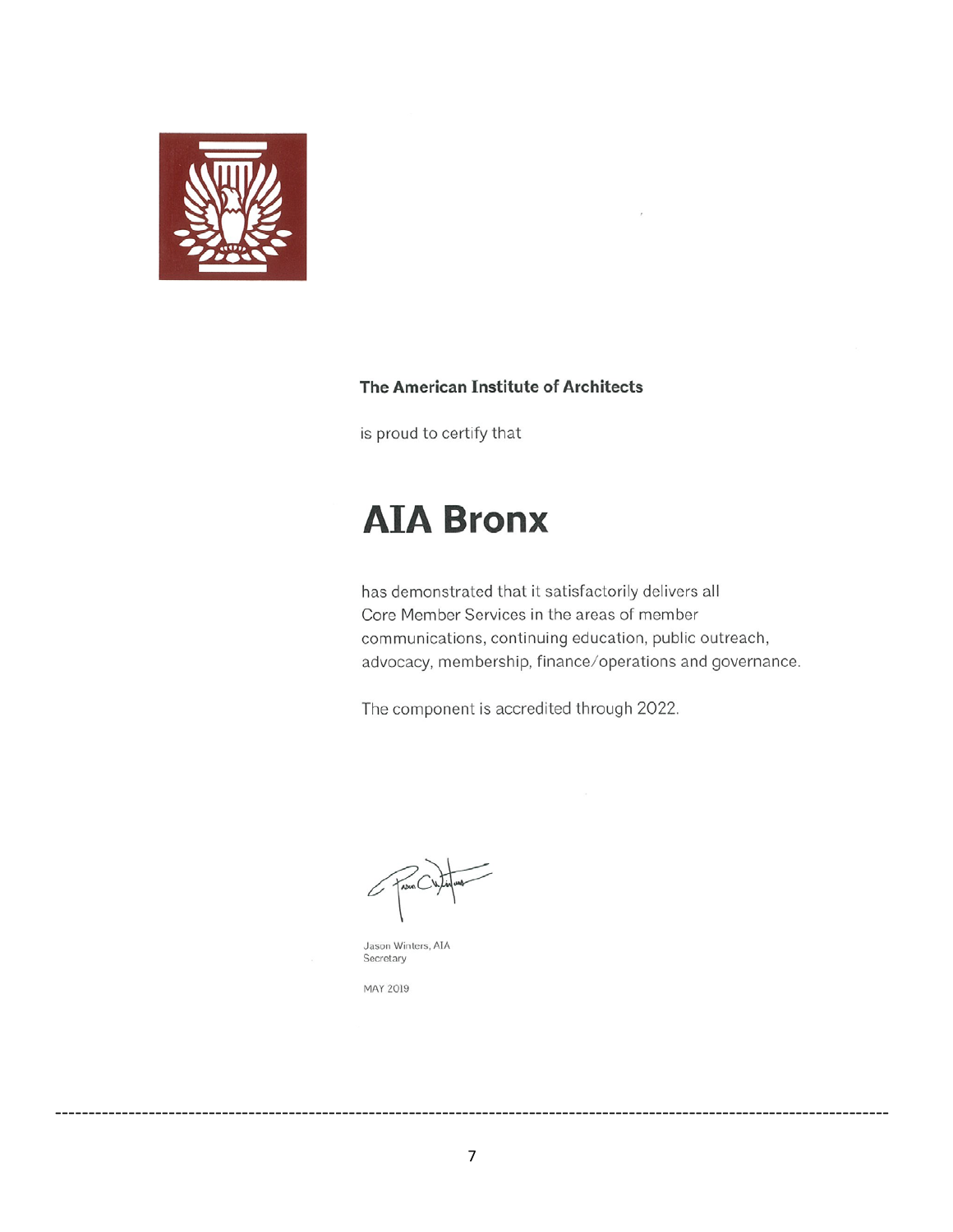



**[Composite Stone and the](https://linkprotect.cudasvc.com/url?a=http%3a%2f%2fclick1.e.hanleywood-media.com%2fxhsnjhkcdvbtsbphtplbhtkbbktbvspnydrdqyjvpvpdb_lgkjkqzrmjnhjmqmjj.html%3fa%3dbesnard%2540dzco.com%26b%3dHWU_EBMGHWUN721155_Update_Newsletter_092619%2b%2b&c=E,1,aicLbKuwRJK91HnrzkaF7xjXcGPfzabVxBBnqu0ZeZC1N07HNzkZdoNWYTB_hnXDteJpmRKzDqIOhXkimXHF-uka_bF1uQ9-qfFEUOmzU3Mjiab-SYm13g,,&typo=1)  [Evolving Exterior Stone](https://linkprotect.cudasvc.com/url?a=http%3a%2f%2fclick1.e.hanleywood-media.com%2fxhsnjhkcdvbtsbphtplbhtkbbktbvspnydrdqyjvpvpdb_lgkjkqzrmjnhjmqmjj.html%3fa%3dbesnard%2540dzco.com%26b%3dHWU_EBMGHWUN721155_Update_Newsletter_092619%2b%2b&c=E,1,aicLbKuwRJK91HnrzkaF7xjXcGPfzabVxBBnqu0ZeZC1N07HNzkZdoNWYTB_hnXDteJpmRKzDqIOhXkimXHF-uka_bF1uQ9-qfFEUOmzU3Mjiab-SYm13g,,&typo=1)  [Category](https://linkprotect.cudasvc.com/url?a=http%3a%2f%2fclick1.e.hanleywood-media.com%2fxhsnjhkcdvbtsbphtplbhtkbbktbvspnydrdqyjvpvpdb_lgkjkqzrmjnhjmqmjj.html%3fa%3dbesnard%2540dzco.com%26b%3dHWU_EBMGHWUN721155_Update_Newsletter_092619%2b%2b&c=E,1,aicLbKuwRJK91HnrzkaF7xjXcGPfzabVxBBnqu0ZeZC1N07HNzkZdoNWYTB_hnXDteJpmRKzDqIOhXkimXHF-uka_bF1uQ9-qfFEUOmzU3Mjiab-SYm13g,,&typo=1)**

*AIA: 1 LU | Elective, Canada Potential: 1 Learning Credit*

**Register** 



**[Designing Automatic](https://linkprotect.cudasvc.com/url?a=http%3a%2f%2fclick1.e.hanleywood-media.com%2fggrjlgsmcytdntkgdkqtgdsttsdtynkjfcrcpflykykcm_lgkjkqzrmjnhjmqmjj.html%3fa%3dbesnard%2540dzco.com%26b%3dHWU_EBMGHWUN721155_Update_Newsletter_092619%2b%2b&c=E,1,MMp0iZEo6KUnlLUw_LxkoYTKB61PxonlRivaDMu9v4UgvPmrGm1BxDnodqL8T_RhrjbJtZQzGSvM_PV2Y-YKR3YvrNp3V3hiQstgmDnsSqpxCELc2d0,&typo=1)  [Pedestrian Entryways to](https://linkprotect.cudasvc.com/url?a=http%3a%2f%2fclick1.e.hanleywood-media.com%2fggrjlgsmcytdntkgdkqtgdsttsdtynkjfcrcpflykykcm_lgkjkqzrmjnhjmqmjj.html%3fa%3dbesnard%2540dzco.com%26b%3dHWU_EBMGHWUN721155_Update_Newsletter_092619%2b%2b&c=E,1,MMp0iZEo6KUnlLUw_LxkoYTKB61PxonlRivaDMu9v4UgvPmrGm1BxDnodqL8T_RhrjbJtZQzGSvM_PV2Y-YKR3YvrNp3V3hiQstgmDnsSqpxCELc2d0,&typo=1)  [Exceed ADA Standards](https://linkprotect.cudasvc.com/url?a=http%3a%2f%2fclick1.e.hanleywood-media.com%2fggrjlgsmcytdntkgdkqtgdsttsdtynkjfcrcpflykykcm_lgkjkqzrmjnhjmqmjj.html%3fa%3dbesnard%2540dzco.com%26b%3dHWU_EBMGHWUN721155_Update_Newsletter_092619%2b%2b&c=E,1,MMp0iZEo6KUnlLUw_LxkoYTKB61PxonlRivaDMu9v4UgvPmrGm1BxDnodqL8T_RhrjbJtZQzGSvM_PV2Y-YKR3YvrNp3V3hiQstgmDnsSqpxCELc2d0,&typo=1)**

*Canada Potential: 1 Learning Credit, AIA: 1 LU | HSW*





#### **[Create Beautiful Outdoor](https://linkprotect.cudasvc.com/url?a=http%3a%2f%2fclick1.e.hanleywood-media.com%2ffddcghtydsnwrnbhwbznhwtnntwnsrbcpdjdlpgsbsbss_lgkjkqzrmjnhjmqmjj.html%3fa%3dbesnard%2540dzco.com%26b%3dHWU_EBMGHWUN721155_Update_Newsletter_092619%2b%2b&c=E,1,kIw8mf-gJhoEjV0OGYWWyWTxkG55myPpsBfb_8VgqhamSVYtwTYoy3YlJr-qkn7cZqm5wpBx3CC_YArNHB93dseX1LXbZ0jA0kolZ0KkdUcsPnjnoOYaSg,,&typo=1)  [Spaces with Polymer and](https://linkprotect.cudasvc.com/url?a=http%3a%2f%2fclick1.e.hanleywood-media.com%2ffddcghtydsnwrnbhwbznhwtnntwnsrbcpdjdlpgsbsbss_lgkjkqzrmjnhjmqmjj.html%3fa%3dbesnard%2540dzco.com%26b%3dHWU_EBMGHWUN721155_Update_Newsletter_092619%2b%2b&c=E,1,kIw8mf-gJhoEjV0OGYWWyWTxkG55myPpsBfb_8VgqhamSVYtwTYoy3YlJr-qkn7cZqm5wpBx3CC_YArNHB93dseX1LXbZ0jA0kolZ0KkdUcsPnjnoOYaSg,,&typo=1)  [Composite Deck Material](https://linkprotect.cudasvc.com/url?a=http%3a%2f%2fclick1.e.hanleywood-media.com%2ffddcghtydsnwrnbhwbznhwtnntwnsrbcpdjdlpgsbsbss_lgkjkqzrmjnhjmqmjj.html%3fa%3dbesnard%2540dzco.com%26b%3dHWU_EBMGHWUN721155_Update_Newsletter_092619%2b%2b&c=E,1,kIw8mf-gJhoEjV0OGYWWyWTxkG55myPpsBfb_8VgqhamSVYtwTYoy3YlJr-qkn7cZqm5wpBx3CC_YArNHB93dseX1LXbZ0jA0kolZ0KkdUcsPnjnoOYaSg,,&typo=1)**

*AIA: 1 LU | Elective, Canada Potential: 1 Learning Credit, LA\_[CES/non-HSW: 1](https://linkprotect.cudasvc.com/url?a=http://click1.e.hanleywood-media.com/hvnlhbjfvqwzmwsbzsrwbzjwwjzwqmsldvcvpdhqsqsqb_lgkjkqzrmjnhjmqmjj.html?a=besnard%40dzco.com&b=HWU_EBMGHWUN721155_Update_Newsletter_092619++&c=E,1,1cVCJ6QZBukhX_1W8YWCDQqzLa6yQ5BbGJPxnWjeeDpCbpp_We_FbkopXZdCcd1pKfcjaLGcw8PeRhVz1rcOvs279M1X1pDg3p0QDDP3IpuniY4,&typo=1) PDH*





**[Making the Right Choice:](https://linkprotect.cudasvc.com/url?a=http%3a%2f%2fclick1.e.hanleywood-media.com%2fuymzpwvchqfsmfgwsgbfwsvffvsfqmgzjhnhkjpqgqgqn_lgkjkqzrmjnhjmqmjj.html%3fa%3dbesnard%2540dzco.com%26b%3dHWU_EBMGHWUN721155_Update_Newsletter_092619%2b%2b&c=E,1,2oDe_29EwcN5zs0CE9jEeVQpe5Y0NTzLigNAtj2MHPkKmwvd5a2vhGF81DqhQalUo1mYnNBQb15TufRU8iHEp9qiltq8vRr6mekeLCmaJK0pt7LrEfPXtH0GnC7n&typo=1)  [Storefront, Window Wall, or](https://linkprotect.cudasvc.com/url?a=http%3a%2f%2fclick1.e.hanleywood-media.com%2fuymzpwvchqfsmfgwsgbfwsvffvsfqmgzjhnhkjpqgqgqn_lgkjkqzrmjnhjmqmjj.html%3fa%3dbesnard%2540dzco.com%26b%3dHWU_EBMGHWUN721155_Update_Newsletter_092619%2b%2b&c=E,1,2oDe_29EwcN5zs0CE9jEeVQpe5Y0NTzLigNAtj2MHPkKmwvd5a2vhGF81DqhQalUo1mYnNBQb15TufRU8iHEp9qiltq8vRr6mekeLCmaJK0pt7LrEfPXtH0GnC7n&typo=1)  [Curtain Wall](https://linkprotect.cudasvc.com/url?a=http%3a%2f%2fclick1.e.hanleywood-media.com%2fuymzpwvchqfsmfgwsgbfwsvffvsfqmgzjhnhkjpqgqgqn_lgkjkqzrmjnhjmqmjj.html%3fa%3dbesnard%2540dzco.com%26b%3dHWU_EBMGHWUN721155_Update_Newsletter_092619%2b%2b&c=E,1,2oDe_29EwcN5zs0CE9jEeVQpe5Y0NTzLigNAtj2MHPkKmwvd5a2vhGF81DqhQalUo1mYnNBQb15TufRU8iHEp9qiltq8vRr6mekeLCmaJK0pt7LrEfPXtH0GnC7n&typo=1)**

*AIA: 1 LU | Elective, Canada Potential: 1 Learning Credit*



Hanley Wood Media, Inc. I 1152 15th St NW I Washington DC 20005 © Hanley Wood, LLC. All Rights Reserved. Republication or re-dissemination of this newsletter's content is expressly prohibited without the written permission of Hanley Wood, LLC.

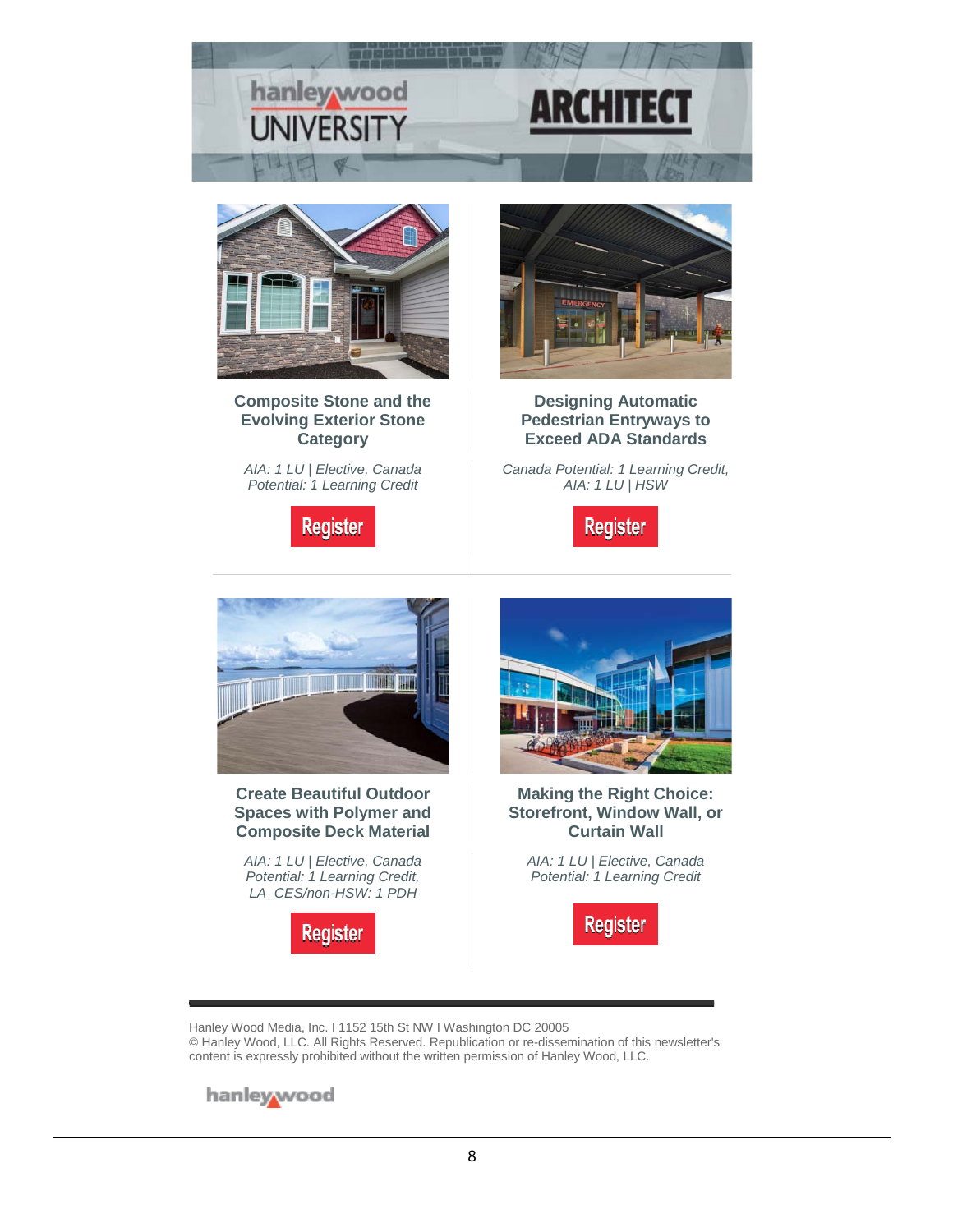



*[IDCEC: .1 CEU HSW, Canada Potential: 1 Learning Credit,](https://linkprotect.cudasvc.com/url?a=http%3a%2f%2fclick1.e.hanleywood-media.com%2fjnjzqjcnbrmwfmtjwthmjwcmmcwmrftzpbvbkpqrjqbbs_hvqcqmnzvcwfbwqsnn.html%3fa%3dbesnard%2540dzco.com%26b%3dHWU_EBMGHWUN721155_Update_Newsletter_092419%2b%2b&c=E,1,EPuvJj3BLvV7l-Wn101CaqJgpbW4D2aKcUxUVsgu1SwNWqr3_HmGpPSqXuFM1K55L7PUre0nqyUKw3v28K6a24SSTL908HBA2kmMMd_V6zdV_gPT&typo=1)  [AIA: 1 LU | HSW](https://linkprotect.cudasvc.com/url?a=http%3a%2f%2fclick1.e.hanleywood-media.com%2fjnjzqjcnbrmwfmtjwthmjwcmmcwmrftzpbvbkpqrjqbbs_hvqcqmnzvcwfbwqsnn.html%3fa%3dbesnard%2540dzco.com%26b%3dHWU_EBMGHWUN721155_Update_Newsletter_092419%2b%2b&c=E,1,EPuvJj3BLvV7l-Wn101CaqJgpbW4D2aKcUxUVsgu1SwNWqr3_HmGpPSqXuFM1K55L7PUre0nqyUKw3v28K6a24SSTL908HBA2kmMMd_V6zdV_gPT&typo=1)*

**[Technology and Disruption in](https://linkprotect.cudasvc.com/url?a=http%3a%2f%2fclick1.e.hanleywood-media.com%2fwjltnvkjdlsbzswvbwqsvbksskbslzwthdgdmhnlvnddd_hvqcqmnzvcwfbwqsnn.html%3fa%3dbesnard%2540dzco.com%26b%3dHWU_EBMGHWUN721155_Update_Newsletter_092419%2b%2b&c=E,1,DBb7BabrhVyBBvfQDu_EeRmgNH8NEZ7l_7EzHp4fy1PdwlgNE-s1sRq-4sO-qSWIezUjYFx-faBM0xhcNi_E-R03ujX_0y314fYEoUa15eZEKEpuJQdBZkZDnw,,&typo=1)  [Architecture, Engineering, and Design](https://linkprotect.cudasvc.com/url?a=http%3a%2f%2fclick1.e.hanleywood-media.com%2fwjltnvkjdlsbzswvbwqsvbksskbslzwthdgdmhnlvnddd_hvqcqmnzvcwfbwqsnn.html%3fa%3dbesnard%2540dzco.com%26b%3dHWU_EBMGHWUN721155_Update_Newsletter_092419%2b%2b&c=E,1,DBb7BabrhVyBBvfQDu_EeRmgNH8NEZ7l_7EzHp4fy1PdwlgNE-s1sRq-4sO-qSWIezUjYFx-faBM0xhcNi_E-R03ujX_0y314fYEoUa15eZEKEpuJQdBZkZDnw,,&typo=1)** *[Learn More >](https://linkprotect.cudasvc.com/url?a=http%3a%2f%2fclick1.e.hanleywood-media.com%2ffydcghtydsnwrnbhwbznhwtnntwnsrbcpdjdlpgshgdds_hvqcqmnzvcwfbwqsnn.html%3fa%3dbesnard%2540dzco.com%26b%3dHWU_EBMGHWUN721155_Update_Newsletter_092419%2b%2b&c=E,1,vvSiUdjhhTKXAFbCFgP6NTYc3vr8pLMYtuS5vgPuVQB1ia7CKqZZ9JZE792C0MsWqDQAhjAD0wuszKux6a0gvtkb7tPDCn1mYAk9SxzTtnQ,&typo=1)*



*[Canada Potential: 1 Learning Credit, AIA: 1 LU | HSW](https://linkprotect.cudasvc.com/url?a=http%3a%2f%2fclick1.e.hanleywood-media.com%2fxscnjhkcdvbtsbphtplbhtkbbktbvspnydrdqyjvhjddp_hvqcqmnzvcwfbwqsnn.html%3fa%3dbesnard%2540dzco.com%26b%3dHWU_EBMGHWUN721155_Update_Newsletter_092419%2b%2b&c=E,1,1pEfH7n_3dPVH3jQjO98ihwYigCzKS7EemAQsQFlAkblnT-UZnmHp6vBnFsa_0v949nwxLKOeZ4Lgrb7CIUCdmYE_9QrYSm3buP9ee1akIyO2s4,&typo=1)* **[Solving For ASHRAE 62.2 Indoor Air](https://linkprotect.cudasvc.com/url?a=http%3a%2f%2fclick1.e.hanleywood-media.com%2fummzpwvchqfsmfgwsgbfwsvffvsfqmgzjhnhkjpqwphhn_hvqcqmnzvcwfbwqsnn.html%3fa%3dbesnard%2540dzco.com%26b%3dHWU_EBMGHWUN721155_Update_Newsletter_092419%2b%2b&c=E,1,bUY14MKprXFiHr-_RT_s4cNG6ue3lGzzPYaV2m4BKLe20_YpFbq4mW_UQySxRg1df-IbVpRXpFKHYPbbxGB8Cv6husiq_O_asQ0-J71ROy8dpbsjJyPEFwBG&typo=1)  [Quality Standards](https://linkprotect.cudasvc.com/url?a=http%3a%2f%2fclick1.e.hanleywood-media.com%2fummzpwvchqfsmfgwsgbfwsvffvsfqmgzjhnhkjpqwphhn_hvqcqmnzvcwfbwqsnn.html%3fa%3dbesnard%2540dzco.com%26b%3dHWU_EBMGHWUN721155_Update_Newsletter_092419%2b%2b&c=E,1,bUY14MKprXFiHr-_RT_s4cNG6ue3lGzzPYaV2m4BKLe20_YpFbq4mW_UQySxRg1df-IbVpRXpFKHYPbbxGB8Cv6husiq_O_asQ0-J71ROy8dpbsjJyPEFwBG&typo=1)**



*[Learn More >](https://linkprotect.cudasvc.com/url?a=http%3a%2f%2fclick1.e.hanleywood-media.com%2fdsdldhzjtpmfsmrhfrkmhfzmmzfmpsrlbtctwbdphdttm_hvqcqmnzvcwfbwqsnn.html%3fa%3dbesnard%2540dzco.com%26b%3dHWU_EBMGHWUN721155_Update_Newsletter_092419%2b%2b&c=E,1,xgfhI0QrqK2pyV0GGqOf53L_wPOBpYXUI6Zq6jbfyRHvRqOK16vOdr5N2BVJkBY34djU7LCfgBftmts28lQaciTFNp2pSHR2l67X_NRxKXDDyf8,&typo=1)*

*[AIA: 1 LU | Elective, Canada Potential: 1 Learning Credit](https://linkprotect.cudasvc.com/url?a=http%3a%2f%2fclick1.e.hanleywood-media.com%2fyckpbqyvslgncgfqnfrgqnyggynglcfpwskstwblqbssc_hvqcqmnzvcwfbwqsnn.html%3fa%3dbesnard%2540dzco.com%26b%3dHWU_EBMGHWUN721155_Update_Newsletter_092419%2b%2b&c=E,1,NrIe-Q0aVGGASSDd_THzAiG8bd0um4ehYb6UXmUp9QSgSQzMb3WEhoIXIYLfL9okysiK5IkcS_OlyW-qvLiV60hn0MYicPJFK5swvSUvTBHPY-IuD7A3yPS2hDnK&typo=1)* **[High-Performance Flooring Solutions for](https://linkprotect.cudasvc.com/url?a=http%3a%2f%2fclick1.e.hanleywood-media.com%2fpdyrcjwvhqlbdlyjbytljbwllwblqdyrghmhkgcqjchhv_hvqcqmnzvcwfbwqsnn.html%3fa%3dbesnard%2540dzco.com%26b%3dHWU_EBMGHWUN721155_Update_Newsletter_092419%2b%2b&c=E,1,7sk-tFULulBGhoVSDlXT_E0lu4HcvQFqVzfguUPgXkrA1bfgtWQCgFhh5G2-glnygL7dS5YBCwVqnzKHJGnSCqXV3PqZW8I7WRHCn1LbCx8rApCECNn_XK0,&typo=1)  [Specialty Environments](https://linkprotect.cudasvc.com/url?a=http%3a%2f%2fclick1.e.hanleywood-media.com%2fpdyrcjwvhqlbdlyjbytljbwllwblqdyrghmhkgcqjchhv_hvqcqmnzvcwfbwqsnn.html%3fa%3dbesnard%2540dzco.com%26b%3dHWU_EBMGHWUN721155_Update_Newsletter_092419%2b%2b&c=E,1,7sk-tFULulBGhoVSDlXT_E0lu4HcvQFqVzfguUPgXkrA1bfgtWQCgFhh5G2-glnygL7dS5YBCwVqnzKHJGnSCqXV3PqZW8I7WRHCn1LbCx8rApCECNn_XK0,&typo=1)**

*[Learn More >](https://linkprotect.cudasvc.com/url?a=http%3a%2f%2fclick1.e.hanleywood-media.com%2ffnscghtydsnwrnbhwbznhwtnntwnsrbcpdjdlpgshgdsq_hvqcqmnzvcwfbwqsnn.html%3fa%3dbesnard%2540dzco.com%26b%3dHWU_EBMGHWUN721155_Update_Newsletter_092419%2b%2b&c=E,1,hWYdr3-CvEwZek_icG1VC3CWfTO4WbEaM_OPVovti-ZqZ36p0XzqmQfVEWh60VtoJTpNendqv8kZS2giCRAI6vvSkfAC_84u2u1r7EvUexG1EQ,,&typo=1)*



*[IDCEC: .1 CEU HSW, AIA: 1 LU | Elective, Canada](https://linkprotect.cudasvc.com/url?a=http%3a%2f%2fclick1.e.hanleywood-media.com%2fhwnlhbjfvqwzmwsbzsrwbzjwwjzwqmsldvcvpdhqbhvqq_hvqcqmnzvcwfbwqsnn.html%3fa%3dbesnard%2540dzco.com%26b%3dHWU_EBMGHWUN721155_Update_Newsletter_092419%2b%2b&c=E,1,tr-RjG4q0-IHgrzdmd7TNXS9Mp4McLqaYg2O4Cegq7Xdup3E2l-YYwrd9KDiWM1g_GwJtOtutDbxsjO2LFebl3SubPMJm8mp_zlCumM5uWXgXHjPig,,&typo=1)  [Potential: 1 Learning Credit](https://linkprotect.cudasvc.com/url?a=http%3a%2f%2fclick1.e.hanleywood-media.com%2fhwnlhbjfvqwzmwsbzsrwbzjwwjzwqmsldvcvpdhqbhvqq_hvqcqmnzvcwfbwqsnn.html%3fa%3dbesnard%2540dzco.com%26b%3dHWU_EBMGHWUN721155_Update_Newsletter_092419%2b%2b&c=E,1,tr-RjG4q0-IHgrzdmd7TNXS9Mp4McLqaYg2O4Cegq7Xdup3E2l-YYwrd9KDiWM1g_GwJtOtutDbxsjO2LFebl3SubPMJm8mp_zlCumM5uWXgXHjPig,,&typo=1)*

#### **[Function and Beauty with Extruded](https://linkprotect.cudasvc.com/url?a=http%3a%2f%2fclick1.e.hanleywood-media.com%2fxrcnjhkcdvbtsbphtplbhtkbbktbvspnydrdqyjvhjdvh_hvqcqmnzvcwfbwqsnn.html%3fa%3dbesnard%2540dzco.com%26b%3dHWU_EBMGHWUN721155_Update_Newsletter_092419%2b%2b&c=E,1,wq83XeZrdOApzXBsBExriUejcBk_kWxdbVtxbF52dHr87qEqh41be-ma8Qj78XA65udo_32KcjGdYFMOI2Jc0s2umUALmZ60SQJL9nwanC0K6QM,&typo=1)  [Aluminum Tape Channels](https://linkprotect.cudasvc.com/url?a=http%3a%2f%2fclick1.e.hanleywood-media.com%2fxrcnjhkcdvbtsbphtplbhtkbbktbvspnydrdqyjvhjdvh_hvqcqmnzvcwfbwqsnn.html%3fa%3dbesnard%2540dzco.com%26b%3dHWU_EBMGHWUN721155_Update_Newsletter_092419%2b%2b&c=E,1,wq83XeZrdOApzXBsBExriUejcBk_kWxdbVtxbF52dHr87qEqh41be-ma8Qj78XA65udo_32KcjGdYFMOI2Jc0s2umUALmZ60SQJL9nwanC0K6QM,&typo=1)**

*[Learn More >](https://linkprotect.cudasvc.com/url?a=http%3a%2f%2fclick1.e.hanleywood-media.com%2fbgbscfvzplqybqjfyjkqfyvqqvyqlbjsnpgpmnclfcplj_hvqcqmnzvcwfbwqsnn.html%3fa%3dbesnard%2540dzco.com%26b%3dHWU_EBMGHWUN721155_Update_Newsletter_092419%2b%2b&c=E,1,sPq8rUrJ9zT_fsI50cWxXOzNldaH89YBSgsbqKMQERelHSPzCk1TzNztHhV4K6ABjmJjhxnS2xAMYpscPSOAD7v-TBHHC6B2_NTt8u-VmQJw1w,,&typo=1)*

Hanley Wood Media, Inc. I 1152 15th St NW I Washington DC 20005 © Hanley Wood, LLC. All Rights Reserved. Republication or re-dissemination of this newsletter's content is expressly prohibited without the written permission of Hanley Wood, LLC.

hanley wood



**[Acoustic Considerations and Door](https://linkprotect.cudasvc.com/url?a=http%3a%2f%2fclick1.e.hanleywood-media.com%2ferzvzyjqrshfphtyftlhyfjhhjfhsptvcrbrwczsyrzqp_hsmcqmnzvcwfqshqnn.html%3fa%3dbesnard%2540dzco.com%26b%3dHWU_EBMGHWUN721155_Update_Newsletter_092319%2b%2b&c=E,1,DYAZIQ8aIIt4p_3SSwTMJCTyObeajYLagD2k4wM9gjugQQSGksbDaSYEpqMj9w0Ltfk-3BHNM8n4tpHjQ0CSQl-UkT6BKjLDOi6bJUWjERDEge53vzR0QNI,&typo=1)**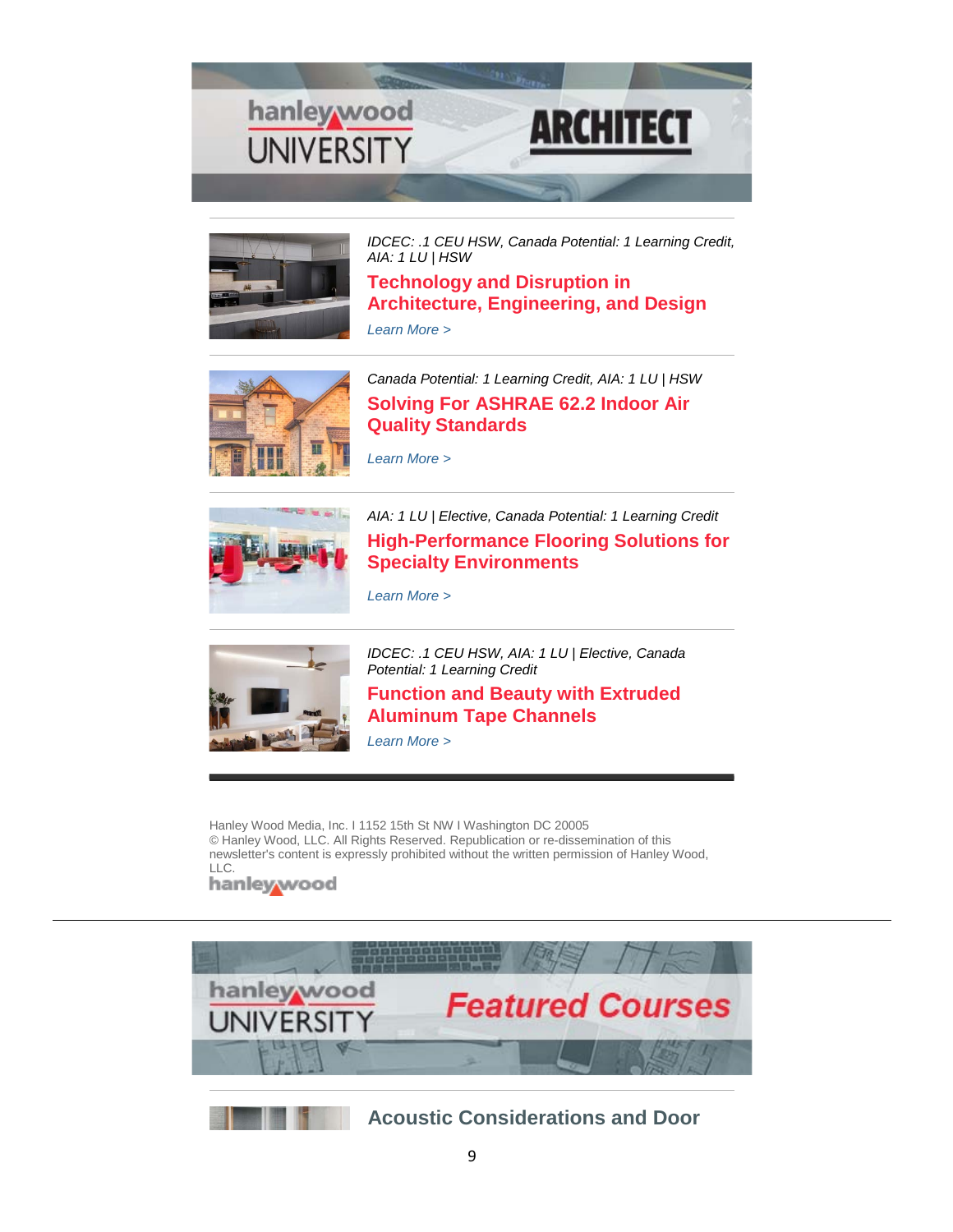#### **Systems in Office Facilities**

*Canada Potential: 1*  hw *Learning Credit, AIA: 1 LU |*  Ш *HSW*

**Register** 



#### **[Hard Surface Flooring Options for](https://linkprotect.cudasvc.com/url?a=http%3a%2f%2fclick1.e.hanleywood-media.com%2fetsvzyjqrshfphtyftlhyfjhhjfhsptvcrbrwczsyrpdr_hsmcqmnzvcwfqshqnn.html%3fa%3dbesnard%2540dzco.com%26b%3dHWU_EBMGHWUN721155_Update_Newsletter_092319%2b%2b&c=E,1,T2eskNTUQQuPt7S2j2DiSzTKFOxPLe4pPghGRc_F82CWrn9GAPETgcuu8edfw2DmUU7lMhqGCl_rzQ0Ylbq4k5UvDRDfIv4y1Hu-GqQHB66_mTk,&typo=1)  [Multifamily Housing Projects](https://linkprotect.cudasvc.com/url?a=http%3a%2f%2fclick1.e.hanleywood-media.com%2fetsvzyjqrshfphtyftlhyfjhhjfhsptvcrbrwczsyrpdr_hsmcqmnzvcwfqshqnn.html%3fa%3dbesnard%2540dzco.com%26b%3dHWU_EBMGHWUN721155_Update_Newsletter_092319%2b%2b&c=E,1,T2eskNTUQQuPt7S2j2DiSzTKFOxPLe4pPghGRc_F82CWrn9GAPETgcuu8edfw2DmUU7lMhqGCl_rzQ0Ylbq4k5UvDRDfIv4y1Hu-GqQHB66_mTk,&typo=1)**

*IDCEC: .1 CEU, AIA: 1 LU |*  h w *Elective, Canada Potential:*  Ū *1 Learning Credit*

**Register** 



#### **[Community Propane Systems: An](https://linkprotect.cudasvc.com/url?a=http%3a%2f%2fclick1.e.hanleywood-media.com%2fkmpbdmwplhsjfsrmjrksmjwsswjshfrbzlvlqzdhmlftr_hsmcqmnzvcwfqshqnn.html%3fa%3dbesnard%2540dzco.com%26b%3dHWU_EBMGHWUN721155_Update_Newsletter_092319%2b%2b&c=E,1,bWgIcFtkhH302O3wwEQspKrXpCqiZBAjnJrRytd2iKp7WI3rufC7qQ3JysboqEZXjpPxdDO7ZLhSb7W0rAoRGlZmD-7RHYD8ZwNnnf22jGj0kiNiBGynEqc,&typo=1)  [Energy and Technology Solution](https://linkprotect.cudasvc.com/url?a=http%3a%2f%2fclick1.e.hanleywood-media.com%2fkmpbdmwplhsjfsrmjrksmjwsswjshfrbzlvlqzdhmlftr_hsmcqmnzvcwfqshqnn.html%3fa%3dbesnard%2540dzco.com%26b%3dHWU_EBMGHWUN721155_Update_Newsletter_092319%2b%2b&c=E,1,bWgIcFtkhH302O3wwEQspKrXpCqiZBAjnJrRytd2iKp7WI3rufC7qQ3JysboqEZXjpPxdDO7ZLhSb7W0rAoRGlZmD-7RHYD8ZwNnnf22jGj0kiNiBGynEqc,&typo=1)**

*NAHB: 1 Hour, NARI: 1 Hour, Canada Potential: 1*   $\overline{U}$ *Learning Credit, AIA: 1 LU | HSW*

**Register** 



# **[Panel Systems](https://linkprotect.cudasvc.com/url?a=http%3a%2f%2fclick1.e.hanleywood-media.com%2fyqgpbqyvslgncgfqnfrgqnyggynglcfpwskstwblqscmb_hsmcqmnzvcwfqshqnn.html%3fa%3dbesnard%2540dzco.com%26b%3dHWU_EBMGHWUN721155_Update_Newsletter_092319%2b%2b&c=E,1,mxriwWjVCX526W-s4TGQZxt5Hyr8IW-J4GU5N7lCdszDWRxZO3zH7OrQS2aKoak9rBjaXxucNQxY-9EVICRJXIU8bcfPEUcLGcTuxvVICmKp7ipKOg,,&typo=1)**

**[Fire Performance of Insulated Metal](https://linkprotect.cudasvc.com/url?a=http%3a%2f%2fclick1.e.hanleywood-media.com%2fyqgpbqyvslgncgfqnfrgqnyggynglcfpwskstwblqscmb_hsmcqmnzvcwfqshqnn.html%3fa%3dbesnard%2540dzco.com%26b%3dHWU_EBMGHWUN721155_Update_Newsletter_092319%2b%2b&c=E,1,mxriwWjVCX526W-s4TGQZxt5Hyr8IW-J4GU5N7lCdszDWRxZO3zH7OrQS2aKoak9rBjaXxucNQxY-9EVICRJXIU8bcfPEUcLGcTuxvVICmKp7ipKOg,,&typo=1)** 

*AIA: 1 LU | Elective, Canada Potential: 1 Learning Credit* U

**Register** 

Hanley Wood Media, Inc. I 1152 15th St NW I Washington DC 20005 © Hanley Wood, LLC. All Rights Reserved. Republication or re-dissemination of this newsletter's content is expressly prohibited without the written permission of Hanley Wood,

LLC.<br>**hanley/wood** 

# AIA ONLINE CONTINUING EDUCATION

HSW and ADA credits available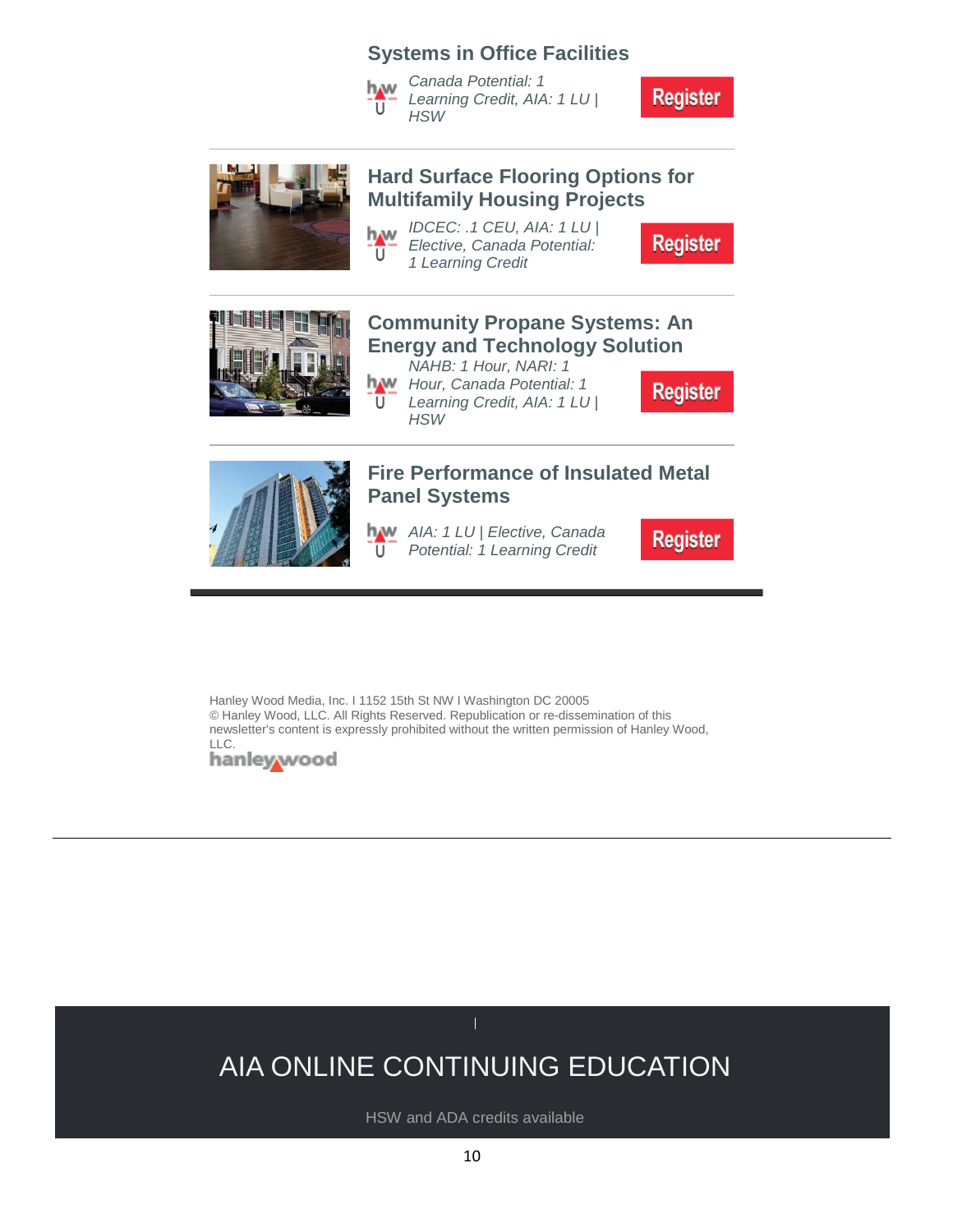### Automated Vehicular Gate Systems: For System Design Compliance to Safety Standards

Course No: AG3203-W | Narration: No | AutoGate, Inc.

Present a familiarization with an understanding of UL 325 and ASTM F2200 applicable to automated vehicular gates. This course will educate specifiers to safety standards in the interest of client safety and liability associated with automated vehicular gates.

[LEARN MORE](https://linkprotect.cudasvc.com/url?a=http%3a%2f%2fnewsletter.architect-forum.com%3a8080%2ft.aspx%3fS%3d1%26ID%3d4720%26NL%3d2%26N%3d2181%26SI%3d2271%26URL%3dhttp%253a%252f%252flms.architect-forum.com%252fsubscribe.php%253fcourse_id%253d252&c=E,1,KtCZMqfYfglcc8eF-ncOkr1bc5aDMC-TDrQ2Tgc0nshLMjIpKOjZgVnQja2U6VqfImUP3Z8lkK6rr8Enl7ojShgzsb-6kiFUbcI-ipO3bb7OS54,&typo=1)

### Combat Mold, Improve Indoor Air Quality and Specify MgO **Products**

Course No: DB0602-W | Narration: No | DragonBoard USA

Provides an overview of Indoor Air Quality, along with a discussion on IAQ health issues associated with Mold and Fungus. The program looks at the causes of Mold and Fungus in today's structures and examines how specifying MgO products is a great alternative solution to dealing with Mold and Fungus.

[LEARN MORE](https://linkprotect.cudasvc.com/url?a=http%3a%2f%2fnewsletter.architect-forum.com%3a8080%2ft.aspx%3fS%3d1%26ID%3d4720%26NL%3d2%26N%3d2181%26SI%3d2271%26URL%3dhttp%253a%252f%252flms.architect-forum.com%252fsubscribe.php%253fcourse_id%253d256&c=E,1,YQdJhIdww2FpOC0E7lJcWsZ5Igz1RbtTFsk95tzrgxXroElBJoqf3QXX3MzFO4hQ9Hehjhw76ZQJb2mOaSekEksAOXijHRSVJmKDyva9H0tHrhVmtx4b&typo=1)

### Accessibility, Safety & Platform Lifts and Elevators v2

Course No: GL1402-W3 | 1 hr HSW/ADA | Garaventa Lift

We recognize the importance of elevators and lifts in today's design industry. Lifts and elevators can be an extraordinary feature added to a home or building that will enhance the life quality and safety of the end user. In this program the learner will learn about the requirements for platform lifts, the different types of lifts, and basic product design. Will also gain an understanding of code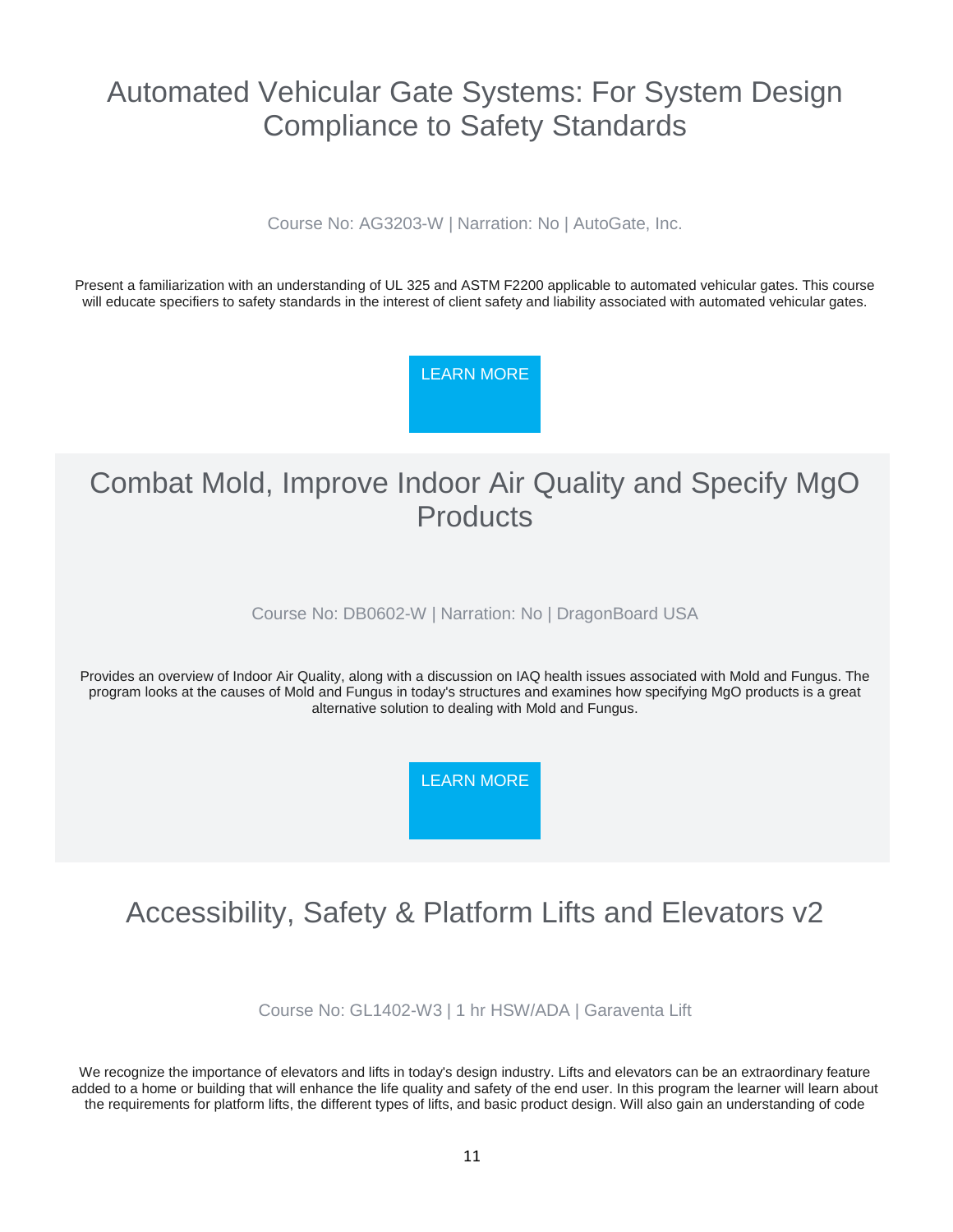compliance issues, and how to solve accessibility problems, and solutions for evacuation for persons with disabilities.

[LEARN MORE](https://linkprotect.cudasvc.com/url?a=http%3a%2f%2fnewsletter.architect-forum.com%3a8080%2ft.aspx%3fS%3d1%26ID%3d4720%26NL%3d2%26N%3d2181%26SI%3d2271%26URL%3dhttp%253a%252f%252flms.architect-forum.com%252fsubscribe.php%253fcourse_id%253d272&c=E,1,RK7PmCQtRkh3yiJfdS8sZ0fvwat3gpAyFj0KVdnlke1vIRbm9Cp5DZdQHl4cca1Jw7daZA143NaqCjVEhxtDrSH3uS5CyXYYwXKcu8M7LfcWO1h1&typo=1)

# Operable Glass Wall Systems in Green Design II

Course No: NAN0802-W | 1 hr HSW | NanaWall Systems Inc.

Provides an overview of the characteristics of large opening glass walls and how they contribute to good indoor air quality. The program will also discuss valuable green building design in relation to large operable openings; such as daylighting, energy efficiency, and design.

[LEARN MORE](https://linkprotect.cudasvc.com/url?a=http%3a%2f%2fnewsletter.architect-forum.com%3a8080%2ft.aspx%3fS%3d1%26ID%3d4720%26NL%3d2%26N%3d2181%26SI%3d2271%26URL%3dhttp%253a%252f%252flms.architect-forum.com%252fsubscribe.php%253fcourse_id%253d262&c=E,1,MF6xD1_jYCypzNTQ07BjTtnohUnKomv9gA5Y_xNRDCDz1pGn72pxCd0EWUwmPNEpMtLJUh02SuHEvYEgdwZbFgt1RfHhgE9kadTgNGaZfwiG8w,,&typo=1)

# Sustainable Design Through EIFS: When To Use It VII

Course No: EW0704-W | 1 hr HSW | energex®

In this program we will discuss the differences between EIFS and Stucco and also the compositions and types of EIFS available today and why EIFS has gone through growing pains in the construction industry. At the conclusion of this program you will be able to understand the benefits, applications and performance of an EIFS system.

[LEARN MORE](https://linkprotect.cudasvc.com/url?a=http%3a%2f%2fnewsletter.architect-forum.com%3a8080%2ft.aspx%3fS%3d1%26ID%3d4720%26NL%3d2%26N%3d2181%26SI%3d2271%26URL%3dhttp%253a%252f%252flms.architect-forum.com%252fsubscribe.php%253fcourse_id%253d255&c=E,1,rpBM_tDAo4HpAZV-kiuZXk70cESKjYQmZg0SbFxFNHYkPZJp7vc2d5vE7Qphn9sYBHXQFaQeTOG0e9o3du2K-IqkONs1iPyWE-5-Gex05jSFmeCmv2w,&typo=1)